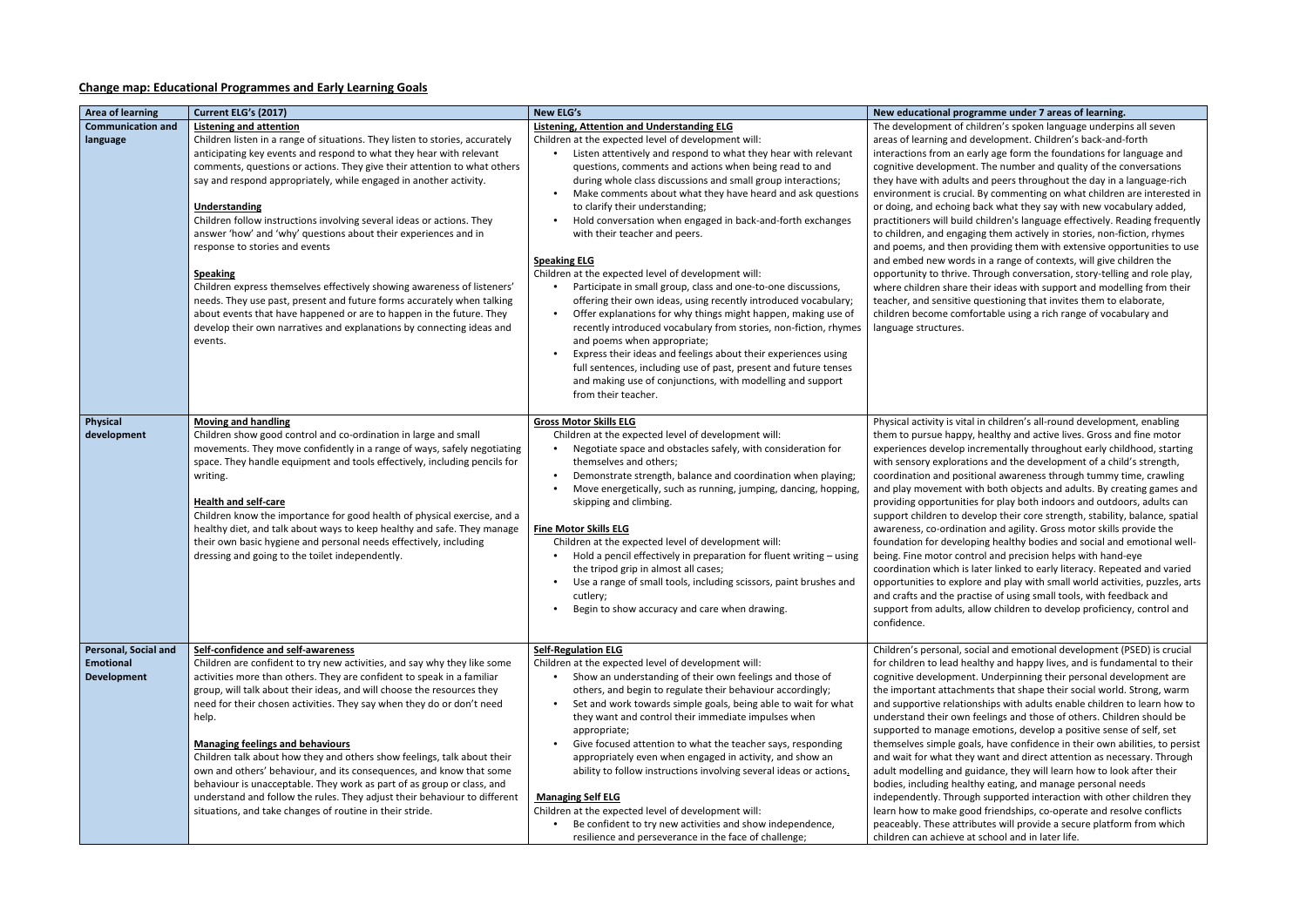|                    | <b>Making relationships</b><br>Children play cooperatively, they take turns with others. They take<br>account of one another's ideas about how to organise their activity. They<br>show sensitivity to others' needs and feelings, and form positive<br>relationships with adults and other children.                                                                                                                                                                                                                                                                                                                                                                                                                                      | Explain the reasons for rules, know right from wrong and try to<br>$\bullet$<br>behave accordingly;<br>Manage their own basic hygiene and personal needs, including<br>$\bullet$<br>dressing, going to the toilet and understanding the importance<br>of healthy food choices.<br><b>Building Relationships ELG</b><br>Children at the expected level of development will:<br>Work and play cooperatively and take turns with others;<br>Form positive attachments to adults and friendships with peers;<br>Show sensitivity to their own and to others' needs.                                                                                                                                                                                                                                                                                                                                                                                                                                                                                                                                                                                                                  |                                                                                                                                                                                                                                                                                                                                                                                                                                                                 |
|--------------------|--------------------------------------------------------------------------------------------------------------------------------------------------------------------------------------------------------------------------------------------------------------------------------------------------------------------------------------------------------------------------------------------------------------------------------------------------------------------------------------------------------------------------------------------------------------------------------------------------------------------------------------------------------------------------------------------------------------------------------------------|----------------------------------------------------------------------------------------------------------------------------------------------------------------------------------------------------------------------------------------------------------------------------------------------------------------------------------------------------------------------------------------------------------------------------------------------------------------------------------------------------------------------------------------------------------------------------------------------------------------------------------------------------------------------------------------------------------------------------------------------------------------------------------------------------------------------------------------------------------------------------------------------------------------------------------------------------------------------------------------------------------------------------------------------------------------------------------------------------------------------------------------------------------------------------------|-----------------------------------------------------------------------------------------------------------------------------------------------------------------------------------------------------------------------------------------------------------------------------------------------------------------------------------------------------------------------------------------------------------------------------------------------------------------|
| Literacy           | Reading<br>Children read and understand simple sentences. They use phonic<br>knowledge to decode regular words and read them aloud accurately.<br>They also read some common irregular words. They demonstrate<br>understanding when talking with others about what they have read.<br><b>Writing</b><br>Children use their phonic knowledge to write words in a way which<br>match their spoken sounds. They also write some irregular common<br>words. They write simple sentences which can be read by others. Some<br>words are spelt correctly and others are phonetically plausible.                                                                                                                                                 | <b>Comprehension ELG</b><br>Children at the expected level of development will:<br>Demonstrate understanding of what has been read to them by<br>retelling stories and narratives using their own words and<br>recently introduced vocabulary;<br>Anticipate - where appropriate - key events in stories;<br>Use and understand recently introduced vocabulary during<br>discussions about stories, non-fiction, rhymes and poems and<br>during role-play.<br><b>Word Reading ELG</b><br>Children at the expected level of development will:<br>Say a sound for each letter in the alphabet and at least 10<br>digraphs;<br>Read words consistent with their phonic knowledge by sound-<br>blending;<br>Read aloud simple sentences and books that are consistent with<br>their phonic knowledge, including some common exception<br>words.<br><b>Writing ELG</b><br>Children at the expected level of development will:<br>Write recognisable letters, most of which are correctly formed;<br>Spell words by identifying sounds in them and representing the<br>sounds with a letter or letters;<br>Write simple phrases and sentences that can be read by others.<br>$\bullet$ | It is crucial for children to<br>consists of two dimension<br>Language comprehension<br>from birth. It only develop<br>world around them and th<br>with them, and enjoy rhyr<br>reading, taught later, invo<br>pronunciation of unfamilia<br>recognition of familiar prii<br>(spelling and handwriting)<br>structuring them in speecl                                                                                                                           |
| <b>Mathematics</b> | <b>Numbers</b><br>Children can count reliably with numbers from 1 to 20, place them in<br>order and say which number is one more or one less than a given<br>number. Using quantities and objects, they add and subtract two single<br>digit numbers and count on or back to find the answer. They solve<br>problems, including doubling, halving and sharing.<br>Shapes, space and measures<br>Children use every day language to talk about size, weight and capacity,<br>position, distance, time and money to compare quantities and objects<br>and to solve problems. They recognise, create and describe problems.<br>They explore characteristics of everyday objects and shapes and use<br>mathematical language to describe them. | <b>Number ELG</b><br>Children at the expected level of development will:<br>Have a deep understanding of number to 10, including the<br>composition of each number;<br>Subitise (recognise quantities without counting) up to 5;<br>Automatically recall (without reference to rhymes, counting or<br>other aids) number bonds up to 5 (including subtraction facts)<br>and some number bonds to 10, including double facts.<br><b>Numerical Patterns ELG</b><br>Children at the expected level of development will:<br>Verbally count beyond 20, recognising the pattern of the<br>counting system;<br>Compare quantities up to 10 in different contexts, recognising<br>when one quantity is greater than, less than or the same as the<br>other quantity;                                                                                                                                                                                                                                                                                                                                                                                                                     | Developing a strong grour<br>develop the necessary bui<br>should be able to count co<br>numbers to 10, the relatio<br>those numbers. By provid<br>and apply this understand<br>small pebbles and tens fra<br>develop a secure base of k<br>of mathematics is built. In<br>includes rich opportunitie<br>skills across all areas of ma<br>measure. It is important tl<br>interests in mathematics,<br>connections, 'have a go', t<br>notice and not be afraid to |

develop a life-long love of reading. Reading ns: language comprehension and word reading. I (necessary for both reading and writing) starts ps when adults talk with children about the he books (stories and non-fiction) they read mes, poems and songs together. Skilled word plves both the speedy working out of the ar printed words (decoding) and the speedy inted words. Writing involves transcription ) and composition (articulating ideas and h, before writing).

nding in number is essential so that all children ilding blocks to excel mathematically. Children onfidently, develop a deep understanding of the onships between them and the patterns within ling frequent and varied opportunities to build ding - such as using manipulatives, including ames for organising counting - children will knowledge and vocabulary from which mastery n addition, it is important that the curriculum es for children to develop their spatial reasoning athematics including shape, space and hat children develop positive attitudes and look for patterns and relationships, spot talk to adults and peers about what they o make mistakes.